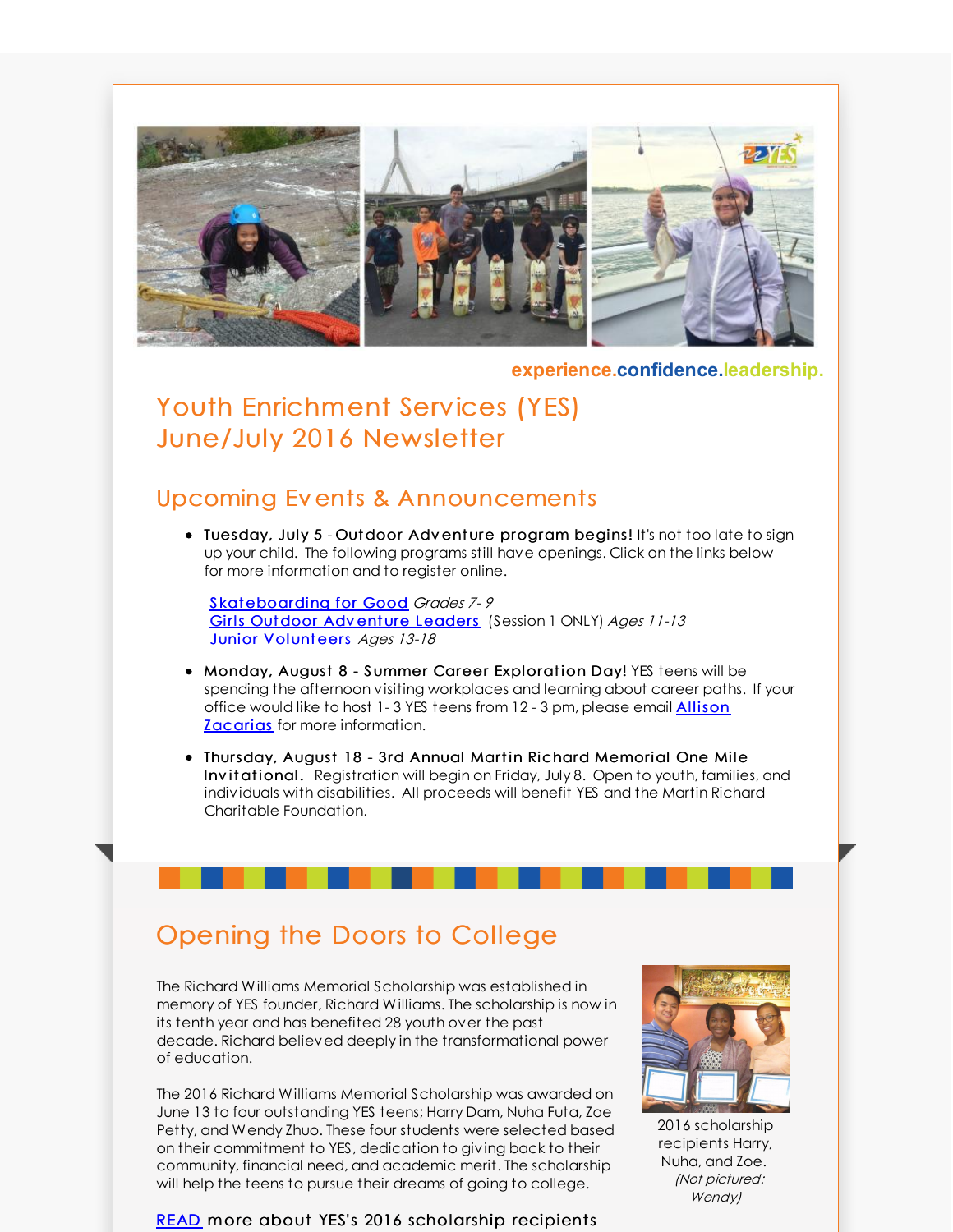[MAKE](http://r20.rs6.net/tn.jsp?f=001FgeBxbEF7Wde-XRQubxEWhrq-vSZ1o45e-_dvkXF8iw0QBny0iKneeyVsv2e0XsjqSi7pV_i5nY1gaa5ktYPL8NxE4bwg5dA-ljVbikkV2gYoBScEGGLXyu39NthyLSxcFAQO2m2Vj-1TqgsM521BRHFnt_uXQ6cv-Hhykn1hhljsgH5Nt_paw==&c=&ch=) A GIFT to the Richard Williams Memorial Scholarship >>

### Massachusetts Promise Fellowship Honors YES

YES is pleased to announce that the organization was recently selected as a [Massachusetts](http://r20.rs6.net/tn.jsp?f=001FgeBxbEF7Wde-XRQubxEWhrq-vSZ1o45e-_dvkXF8iw0QBny0iKneedfdU5qBl3yfvSWucf2LtVdDU1wiNCzwr6-H2ZVxuIGuRL-NsHwU3BA6KTF1IT1g9zQWbYXSCHSAJFKrqiIoGIkyYsWPb0aGo7u4MEBbR1NiFhbgtw9-ZPb8ELwisllmA==&c=&ch=) Promise Fellowship (MPF) Spotlight Partner at MPF's 4th Annual Celebration on May 18.

>>

Since 2013, YES has been a host site for the Mass Promise Fellowship, an AmeriCorps program which places fellows at youth-serving organizations. Fellows build organizational capacity during their 12 months of service while gaining valuable workplace skills. At YES, Mass Promise Fellows have helped establish the College Prep program and build capacity within the Career Exploration programs.

[READ](http://r20.rs6.net/tn.jsp?f=001FgeBxbEF7Wde-XRQubxEWhrq-vSZ1o45e-_dvkXF8iw0QBny0iKneedfdU5qBl3ymfUWbgxmu0Bmo8BfLN1KVyMP_-LzCUnFdoMW7Pb8kZhfBXI1rznB3UeRdGKm6RL3iwCyUTALx5cr5ZMJzdbY4u5z0ZB_kPxjIH8G-1dylOT3U2OdT80P3YSLkfGpwu7h8N0GqFgYyMsIFUTo8zyrpXXGCjUhdjClOfMnDVGe5Tk_ZIhf8-URa52GpJrax_R_VYOwAz3kj1dpwAVSyHtji3F3vHhx4mGPaA8rxxSU9EE=&c=&ch=) more about the Mass Promise Fellowship Program >>



YES staff pictured with Mass Promise Fellowship Director, Colleen Holohan.

### YES Track and Field Launches New Site for Summer

The YES Track and Field/Cross County Program was started in 2009. The program gives hundreds of Boston families the opportunity to engage in dynamic and healthy activities during the fall, spring, and summer seasons. The program is offered freeof-charge.

This summer, in addition to offering programming at Moakley Park in South Boston, the YES Track and Field/Cross Country Program is launching a second site at Boston English High School to expand its reach to the Roxbury, Hyde Park, and Jamaica Plain neighborhoods.

The new site opened on June 14 and meets weekly on Tuesday nights from 6-7:30 p.m. It is open to youth ages 4-7 years old.



A youth leaps over the hurdles during Track & Field Program practice at English High School.

YES's fiscal year ends on June 30th. Make your yearend gift to support YES and get our youth ready for summer!

**DONATE** 

Thank You for Making the 5th Annual YES Harbor Cruise a Success